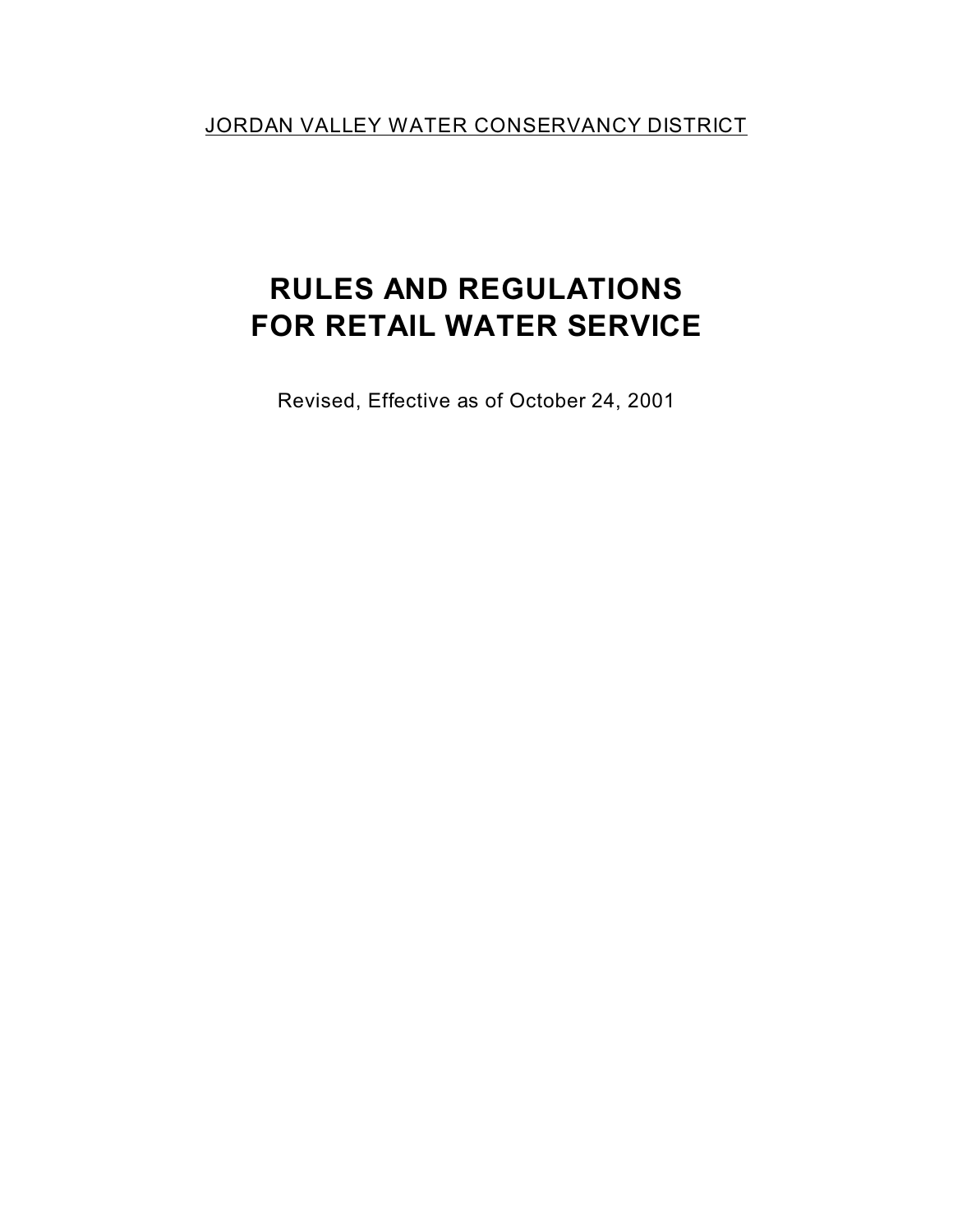# JORDAN VALLEY WATER CONSERVANCY DISTRICT

# RULES AND REGULATIONS FOR RETAIL WATER SERVICE

# TABLE OF CONTENTS

| 1.0  |                   |                                                                                                                                           |  |  |
|------|-------------------|-------------------------------------------------------------------------------------------------------------------------------------------|--|--|
|      | 1.1<br>1.2<br>1.3 | TRANSFER OF AN EXISTING CONNECTION TO A NEW APPLICANT <u>2</u>                                                                            |  |  |
| 2.0  |                   |                                                                                                                                           |  |  |
| 3.0  |                   |                                                                                                                                           |  |  |
|      | 3.1<br>3.2<br>3.3 |                                                                                                                                           |  |  |
| 4.0  |                   |                                                                                                                                           |  |  |
| 5.0  |                   |                                                                                                                                           |  |  |
| 6.0  |                   |                                                                                                                                           |  |  |
| 7.0  |                   |                                                                                                                                           |  |  |
| 8.0  |                   |                                                                                                                                           |  |  |
| 9.0  |                   |                                                                                                                                           |  |  |
| 10.0 |                   |                                                                                                                                           |  |  |
| 11.0 |                   |                                                                                                                                           |  |  |
| 12.0 |                   | POLICY GOVERNING RETAIL WATER SERVICE AND MUNICIPAL ANNEXATIONS  9                                                                        |  |  |
|      |                   |                                                                                                                                           |  |  |
|      |                   | SCHEDULE OF WATER RATES, FEES, AND CHARGES FOR NON-PUMPED ZONE A . A1-1<br>RETAIL DEMANDS BY METER SIZE AS BASIS FOR CONNECTION FEES 41-4 |  |  |
|      |                   |                                                                                                                                           |  |  |
|      |                   | SCHEDULE OF WATER RATES, FEES, AND CHARGES FOR PUMPED ZONE C  A2-1<br>RETAIL DEMANDS BY METER SIZE AS BASIS FOR CONNECTION FEES 42-4      |  |  |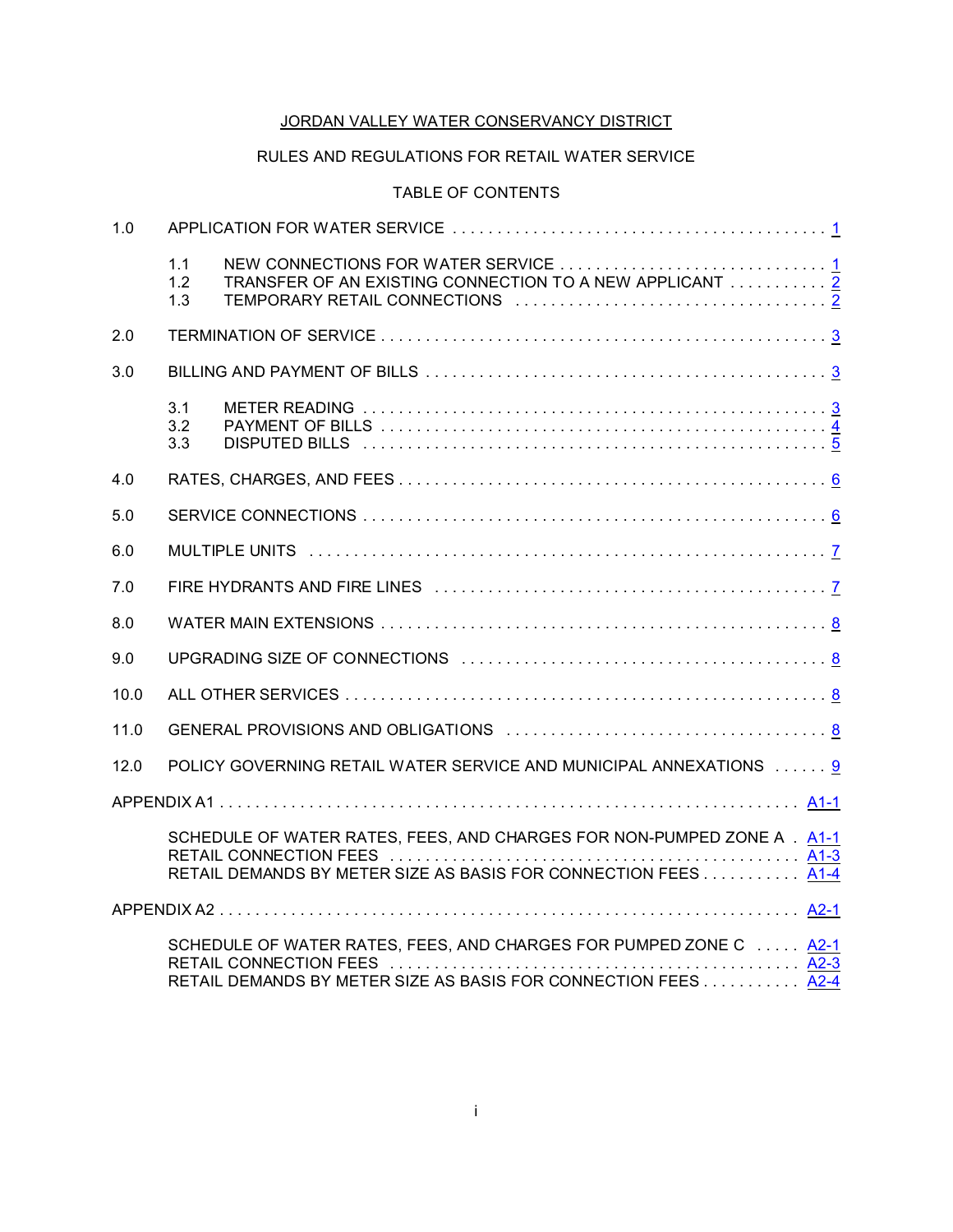## 1.0 APPLICATION FOR WATER SERVICE

#### 1.1 NEW CONNECTIONS FOR WATER SERVICE

- 1.1.1 Applicants desiring a connection for property located within the District and residing within the legal boundaries of an incorporated entity shall first make application to that entity for retail water service. If the entity is unable to provide retail water service to the applicant, the entity shall submit a letter to the District requesting that the District provide the required retail water service. The applicants shall bear the cost of all expenses associated with providing the retail water service.
- 1.1.2 Unless waived by the District for good cause, applicants desiring a connection for property not included within the existing boundaries of the District shall petition to annex their lands into the District before their application will be processed. The petition shall include a legal description of the property and reasonable evidence that the petitioner is the owner of the property to be annexed or is the lawful agent of the owner. In addition, if the property is located within the legal boundaries of an incorporated city, the application shall also comply with the procedure in paragraph 1.1.1.
- 1.1.3 All Applicants shall sign a Water Application and Agreement. Such application shall include the location of the desired water service, the name of the applicant, the date of application, proof of ownership of the property, and the basic terms and conditions with which the applicant shall be required to comply to receive water service. Such terms and conditions shall require the applicant to:
	- 1.1.3.1 Pay the current connection fee as established by the District's Board of Trustees. Connection certificates issued and agreements providing for connections executed prior to the effective date of these Rules and Regulations shall be honored.
	- 1.1.3.2 Pay for all sums of water usage and service charges at the rates lawfully set from time to time by the District's Board of Trustees.
	- 1.1.3.3 Abide by and obey all rules and regulations then in effect and thereafter adopted by the District.
	- 1.1.3.4 Pay all water and service charges within 30 days of the statement due date. Failure to pay said charges within 30 days will result in the account being declared delinquent and the water service terminated upon proper notice. Water service shall be restored upon payment of all delinquent amounts plus a reasonable service restoration charge.
	- 1.1.3.5 Pay any interest, collection charge, and restoration fee set forth in these Rules and Regulations.
	- 1.1.3.6 Pay all costs, including attorney's fees, incurred by the District through its efforts to collect any delinquency or to enforce these rules and regulations.
	- 1.1.3.7 Provide an individual guarantee if the Applicant is a corporation not listed on a national stock exchange.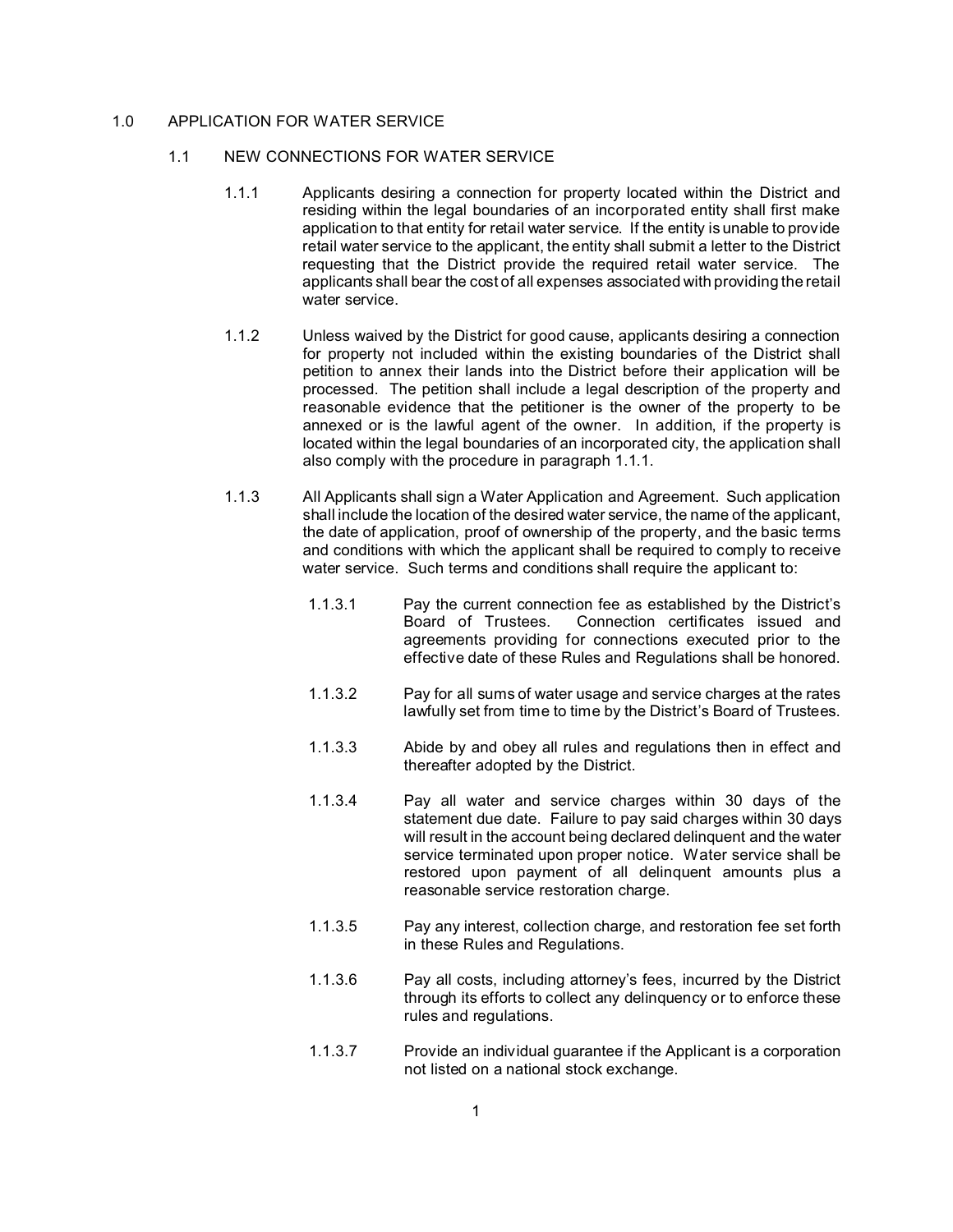- 1.1.3.8 Acknowledge that the service connection and all of its parts and materials from the water main to the point of connection to the line stubbed from the building, said point of connection being immediately downstream of the meter box, shall be the property of the District.
- 1.1.3.9 Acknowledge that the District has the right to inspect a customer's plumbing for possible cross-connections or other hazards to the District's water system.
- 1.1.3.10 Acknowledge that the District reserves the right at any time, without notice, to shut off or curtail water service, in the event of a water scarcity, or to facilitate repairing or maintenance of the District's water system.
- 1.1.3.11 Identify a relative by name and address, not living with the applicant.
- 1.1.4 Upon proper execution of the annexation petition, if applicable, signing of the Water Application and Agreement, payment of the current connection fee, plus any other charges or fees that are determined to be due and the District's determination that water and facilities are available for service at such location, the applicant shall be accepted as a retail customer of the District.

## 1.2 TRANSFER OF AN EXISTING CONNECTION TO A NEW APPLICANT

- 1.2.1 An existing connection may be transferred to a new applicant upon the same terms and conditions as required for a new connection with the exception that in place of a connection fee, the new applicant must demonstrate proof of purchase or lease. Proof may be demonstrated by a deed or lease for the property involved, or by such other evidence as the District may deem sufficient.
- 1.2.2 If the new applicant is a renter or lessee, the property owner must also sign a Water Application and Agreement. The property owner must return the Water Application and Agreement within five (5) days after the renter or lessee has signed an agreement, if a local resident. Out of town property owners must return the application within ten (10) days. If the property owner does not return the application within the specified number of days, water service shall be terminated at the service address until the application is received. Payment of the bill shall be the responsibility of the property owner. If requested by the property owner, a copy of the bill will be mailed to the renter or lessee.
	- 1.2.2.1 If the renter or lessee operates a business on the property, the renter or lessee shall remit a refundable deposit, the amount of which shall be established from time to time by the Board of Trustees.

## 1.3 TEMPORARY RETAIL CONNECTIONS

1.3.1 Applicants for a connection to provide water on a temporary basis (for purposes such as construction) shall sign a Temporary Water Use Agreement which shall include the information, terms and conditions included in the regular Water Application and Agreement and also the estimated amount of water usage.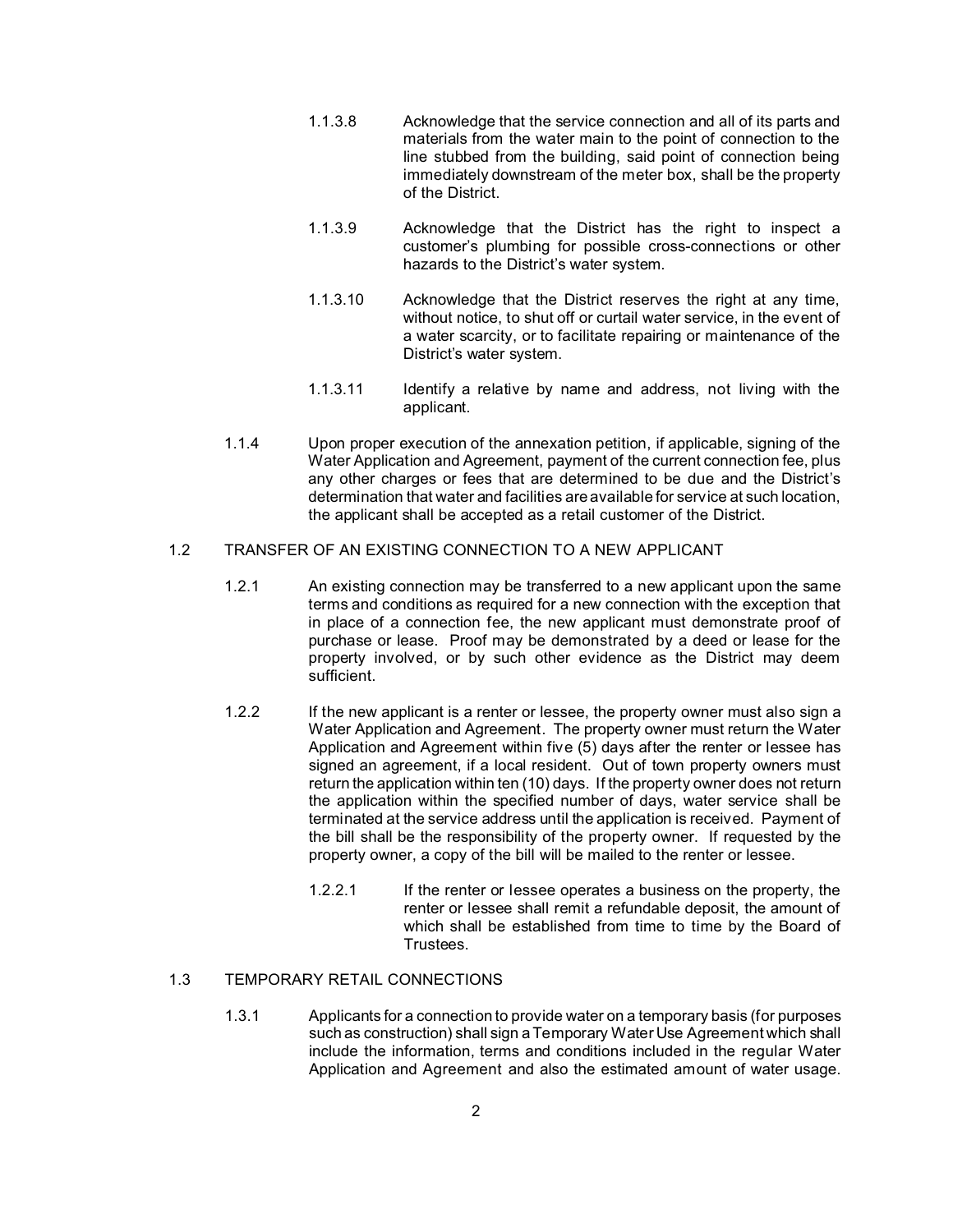The applicant shall also pay a connection fee which shall consist of the estimated charge for actual services rendered and non-recoverable materials used in making the connection, plus a reasonable service charge for the processing of the application.

- 1.3.2 Upon approval of the application, payment of the required fees and installation of the service connections by the District, the applicant may connect into the District's system through the service connection provided. The connection shall be made according to requirements and terms which the District may consider appropriate to monitor the safety, health and integrity of its water and its facilities. The water provided shall be used only for the purpose outlined in the application; use in any other manner may constitute grounds for cancellation of service.
- 1.3.3 All damage to the service connection, meter and excess water usage shall be billed to the applicant and payable upon the terms and conditions of the Water Application and Agreement.
- 1.3.4 The water rates for temporary retail service shall be the District's retail rate plus ten percent. In addition, the applicant shall pay a \$25.00 connection fee.

## 2.0 TERMINATION OF SERVICE

- 2.1 When termination of service is desired, the water user shall notify the District and request the preparation of a final bill.
- 2.2 If the water user is a renter or lessee, upon payment of the final bill, the District shall refund any previously received deposit. Otherwise, the deposit shall be applied towards the outstanding bill.
	- 2.2.1 If the deposit is more than required to cover the outstanding balance for water service, the outstanding balance shall be deducted from the deposit and the remainder refunded to the customer. A reasonable attempt shall be made to obtain a forwarding address to refund any remaining deposit. Deposits not refunded or claimed after one year shall be forwarded to the State of Utah.
- 2.3 The District shall maintain a list of customers with unpaid water bills. Applications for water service from previous customers with unpaid balances shall not be processed until the unpaid balances together with the interest at a current rate as approved by the Board of Trustees are paid.
- 2.4 The District may, for just cause and after due notice and an opportunity to be heard before the Customer Service Section Supervisor, terminate the water service of any customer.

### 3.0 BILLING AND PAYMENT OF BILLS

- 3.1 METER READING
	- 3.1.1 To the extent possible, water meters shall be read each month, and corresponding bills shall be sent to customers for that month's water use. However, this interval may be varied under special circumstances or situations.
	- 3.1.2 Large water users, such as apartment complexes and some types of businesses, shall have their meters read every month.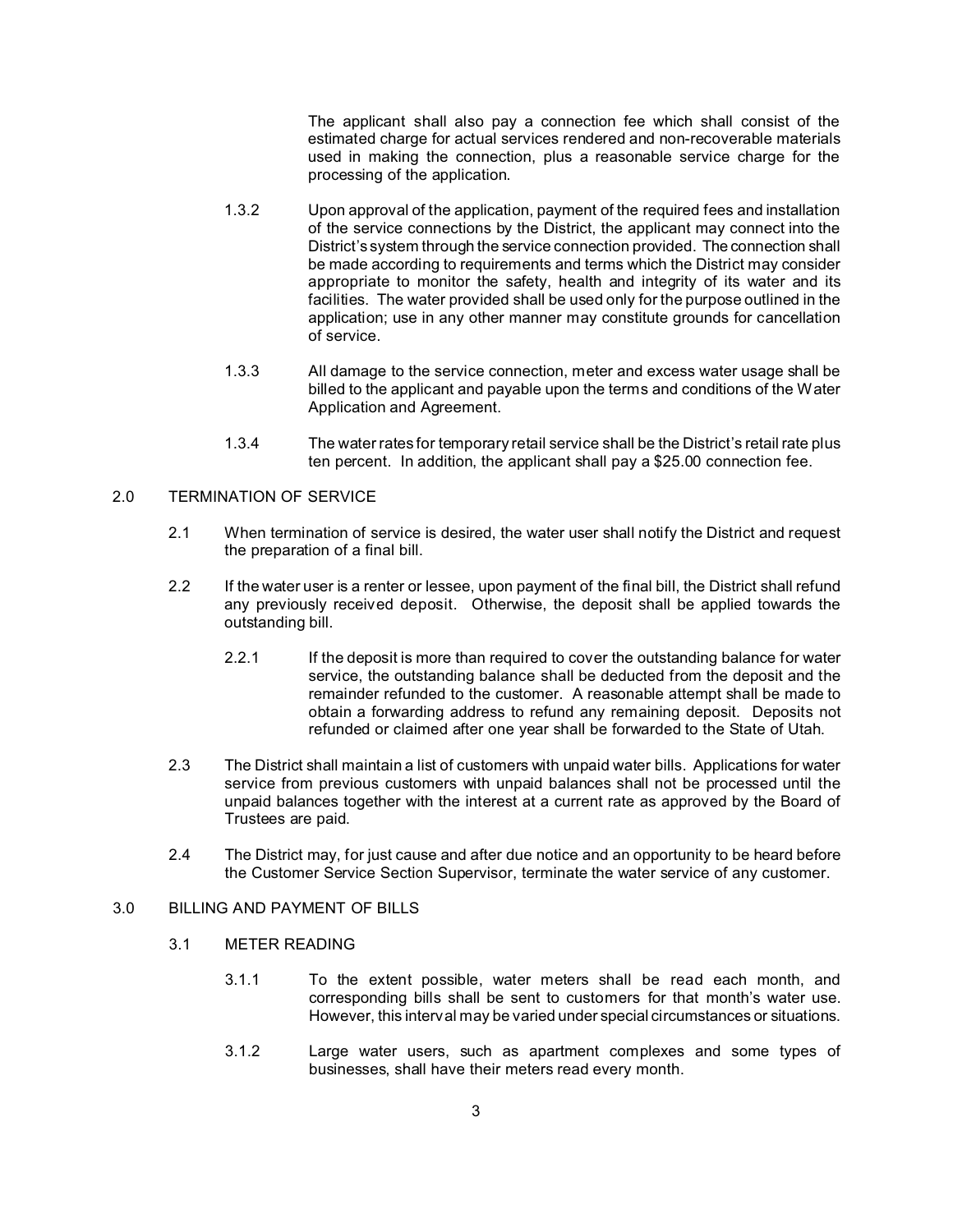- 3.1.3 An initial reading shall be made when water service is commenced and a final reading shall be made when service is terminated or transferred to a new customer.
- 3.1.4 For service during only a part of the billing period, the time the service is connected shall be calculated to the nearest whole week and the minimum monthly charge shall be prorated over the number of weeks of service.
- 3.1.5 Except as set forth in Subsection 3.1.2, meters may not be read from November through March. During this time, estimated bills may be sent based on the rates and estimated usage as set from time to time by the Board. When the meters are buried by snow or other obstacles, or in other circumstances when the meter is inaccessible or otherwise unreadable, the District also may estimate the bill, taking into account prior years' water use, the season, and the prevailing weather patterns and water use. Any over-charge or under-charge resulting from estimating water usage shall be equalized when the meter is next read and a billing thereon issued.
- 3.1.6 Except when water usage is estimated, the water bill shall give a statement of the current and past meter readings and the current water consumption.

## 3.2 PAYMENT OF BILLS

- 3.2.1 A bill shall be due and payable within 30 days from the date the statement is prepared.
- 3.2.2 A bill that is not paid by its statement due date shall be considered delinquent, and shall incur an interest charge of  $1\frac{1}{2}\%$  per month (18% a.p.r.) on the delinquent balance. In addition, legal action may be taken to collect the amount due the District.
- 3.2.3 A bill which remains unpaid for more than 30 days after the statement due date shall be sufficient grounds for termination of the water service.
- 3.2.4 If a bill remains unpaid for more than 30 days after the statement due date, a notice will be sent to the customer. The notice may or may not be contained in or printed on a customer's bill. The notice shall state that the bill is delinquent and that unless other arrangements are made with the District Staff, the outstanding balance, and interest must be paid by the date specified in the delinquent notice (generally 15 days after mailing); otherwise, the water service will be terminated.
	- 3.2.4.1 If, after the specified date, the bill remains unpaid, a written notice shall be hand delivered to the service address. If no one is home, the notice shall be placed in some conspicuous place. The notice shall state that unless the account, interest charge, and a \$5 late notice fee are paid or other arrangements made with the District staff within 24 hours, water service will be terminated.
	- 3.2.4.2 If the customer pays the bill, interest charge, and late notice fee in full, the account will be cleared, and revert back to normal status.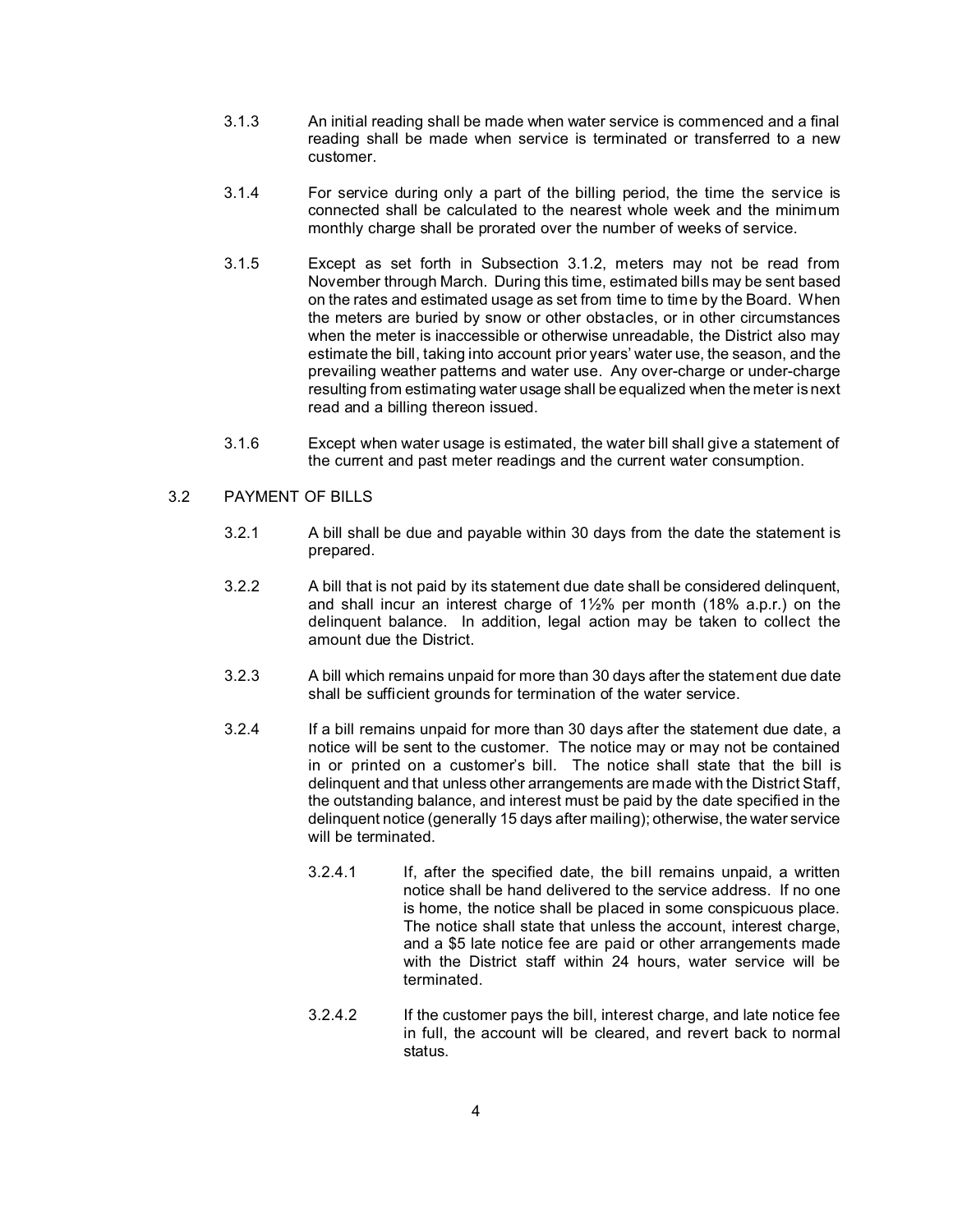- 3.2.4.3 If the account remains unpaid or other arrangements for payment have not been made by the customer with the District staff, the water service shall be terminated the morning of the second workday. Water service shall not be resumed until the delinquent bill, interest charge, \$5 late notice fee, and \$10 service restoration fee have all been paid.
- 3.2.5 If a customer calls to make payment arrangements with District staff, the reason for the request must be unexpected financial hardships. Payment plans should only be allowed in extreme cases. The Customer Service Section Supervisor may approve payment plans for accounts with an outstanding balance less than \$200. The Assistant Treasurer must approve payment plans for accounts with outstanding balances in excess of \$200, but less than \$500. Any plan for a balance greater than \$500 must be approved by the General Manager. The terms of the agreement must include immediate payment of all interest charges, late fees, service restoration fees, a security deposit if required, and a third of the outstanding balance. The remaining balance is due in two equal payments with the first payment due within two weeks and the second payment due within two weeks of the first payment. In certain situations the length of payments may be deferred, but only with the General Manager's approval. Any scheduled payment not made when due will result in immediate termination of service without notice. All outstanding amounts must be paid in full before service is restored.
- 3.2.6 If the District has terminated water service at any location for any reason, and if a customer or owner restores service at such location through the District's system in any way without remedying the cause of such termination, such customer shall be assessed three times the normal restoration service fee, plus the cost of restoring the connection to its normal operational status.
- 3.2.7 If a customer issues any check, draft, order, or other instrument for payment of his<sup>1</sup> water bill, and which is not honored upon presentation to the depository institution upon which it is drawn, and marked "refer to maker" or, for any other reason, not honored, a written notice will be sent demanding payment of the bill, plus a service charge in the amount set forth in Utah Code Ann. Section 7-15-1 or its successor (currently \$15). The notice shall also provide a water service termination date. If payment is not received within seven (7) days from the date on which the notice was postmarked, legal action may then be initiated against the customer, and the customer shall then become liable in addition to the amount due, for late charges and collection fees, interest, court costs, and attorney's fees, as provided by law. Service shall be terminated the next working day without any additional notice.

# 3.3 DISPUTED BILLS

3.3.1 If a customer believes that a bill is incorrect, the billing may be protested in writing or by calling the office.

 $^1$  The male pronouns "he," "him," "his," and "himself," when used in the Bylaws and the District's Policy Manual, include the corresponding female pronouns.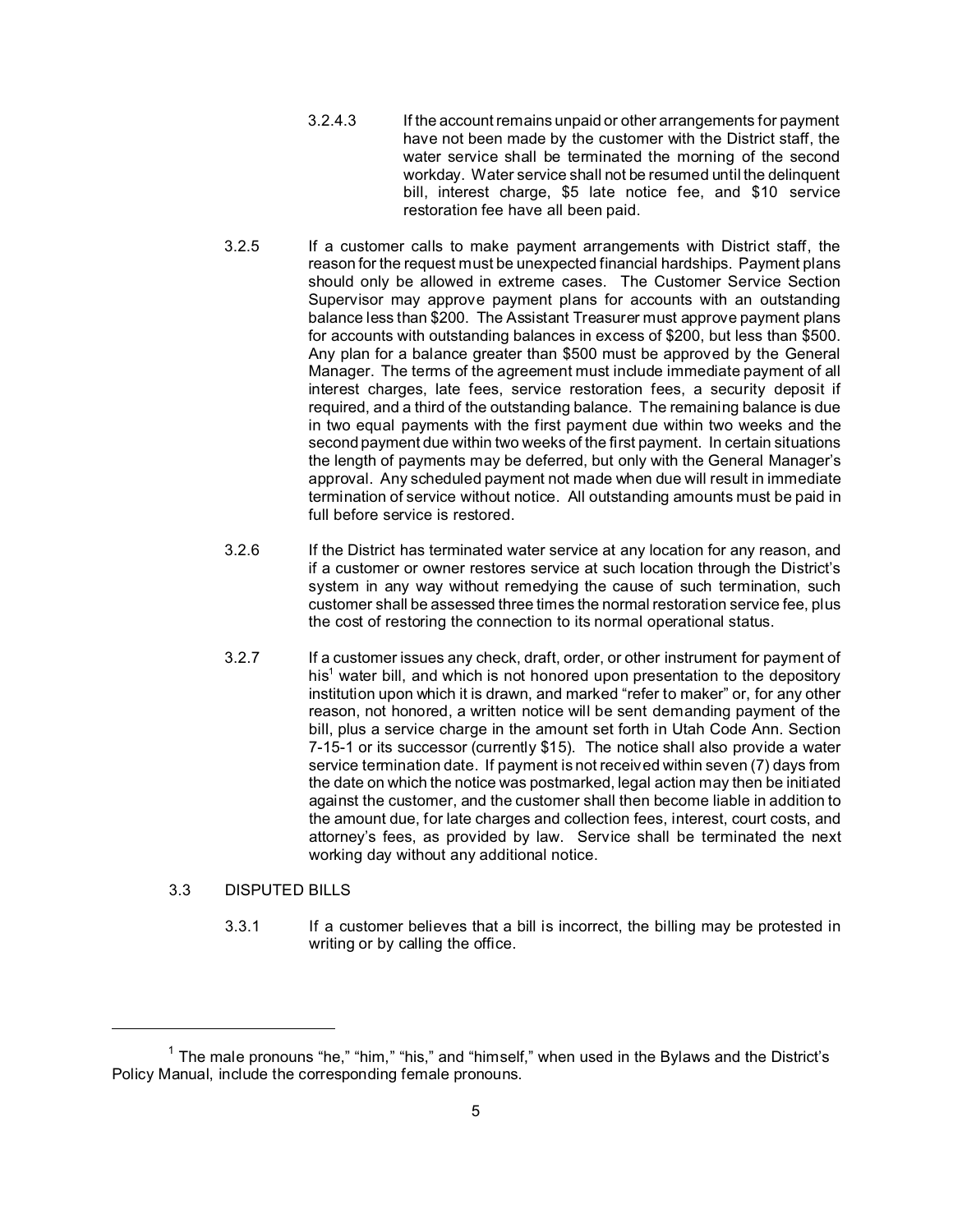- 3.3.2 All protests shall be made within 15 days of the postmark date, or the protest is waived. The time period for allowing protests shall be set forth on the "Water Application and Agreement."
- 3.3.3 Disputed bills shall not be declared delinquent during the time the dispute is unresolved. Upon resolution of the dispute, a new statement showing the revised charges to the customer shall be issued. The payment of said revised charges shall become delinquent 15 days after the statement date of the new bill. In the event that said charges are not paid, the water service may be terminated as provided in sections 3.2.4 et seq.
- 3.3.4 In the event that a dispute remains unresolved in excess of 30 days after protest, legal action may be initiated by the District to resolve the dispute and to collect the lawful amounts due the District.

#### 4.0 RATES, CHARGES, AND FEES

All rates, charges, and fees presently existing and hereafter established, shall be set and changed from time to time by the Board of Trustees. Rates, charges, and fees shall be reasonably related, to the extent possible, to the cost of providing the service for which they are assessed. A schedule of current fees and charges in effect is attached as Appendix A.

## 5.0 SERVICE CONNECTIONS

- 5.1 To the extent practicable, each residential service connection shall supply only one single family dwelling unit.
- 5.2 Upon installation, the service connection becomes the property of and responsibility of the District from the water main through the meter to the point of connection with the pipe stubbed from the building, said point of connection being immediately downstream of the meter box. The meter, as part of the service connection, shall be repaired or replaced by the District, unless it becomes damaged or inoperable due to intentional damage by the customer. The District shall have the right to estimate the amount of water used during the time the meter is inoperable. Such estimate shall be based upon past usage by the customer, usage by a customer with similar circumstances, or any other relevant criteria.
- 5.3 Repair of leaks and service of plumbing on the customer side of the service connection shall be the responsibility of the customer. As such, water lost through a leak or open valve on the customer side of the service connection shall be paid for by the customer at the prevailing rates for water. The District will attempt to notify the customer if a leak is suspected. If the meter has not been read for more than two months, the District will adjust the customer's bill by charging its average wholesale water rate for the estimated amount of water lost because of the leak. The bill will not be adjusted until the customer has presented sufficient proof of repairing the break.
- 5.4 Where possible, the meter and service connection shall occupy the public right-of-way. In cases where this is not possible, the meter may be situated on the customer's property. The District shall have the right of access to water meters wherever located for inspection, meter reading, as well as for connection service and maintenance. The customer shall not do, allow, or cause to be done, any act or condition which would in any way impair or prevent the District's access to its meter or service connection.
- 5.5 The District shall periodically, or upon reasonable request of the customer, test water meters for accuracy. Faulty meters shall be repaired or replaced by the District.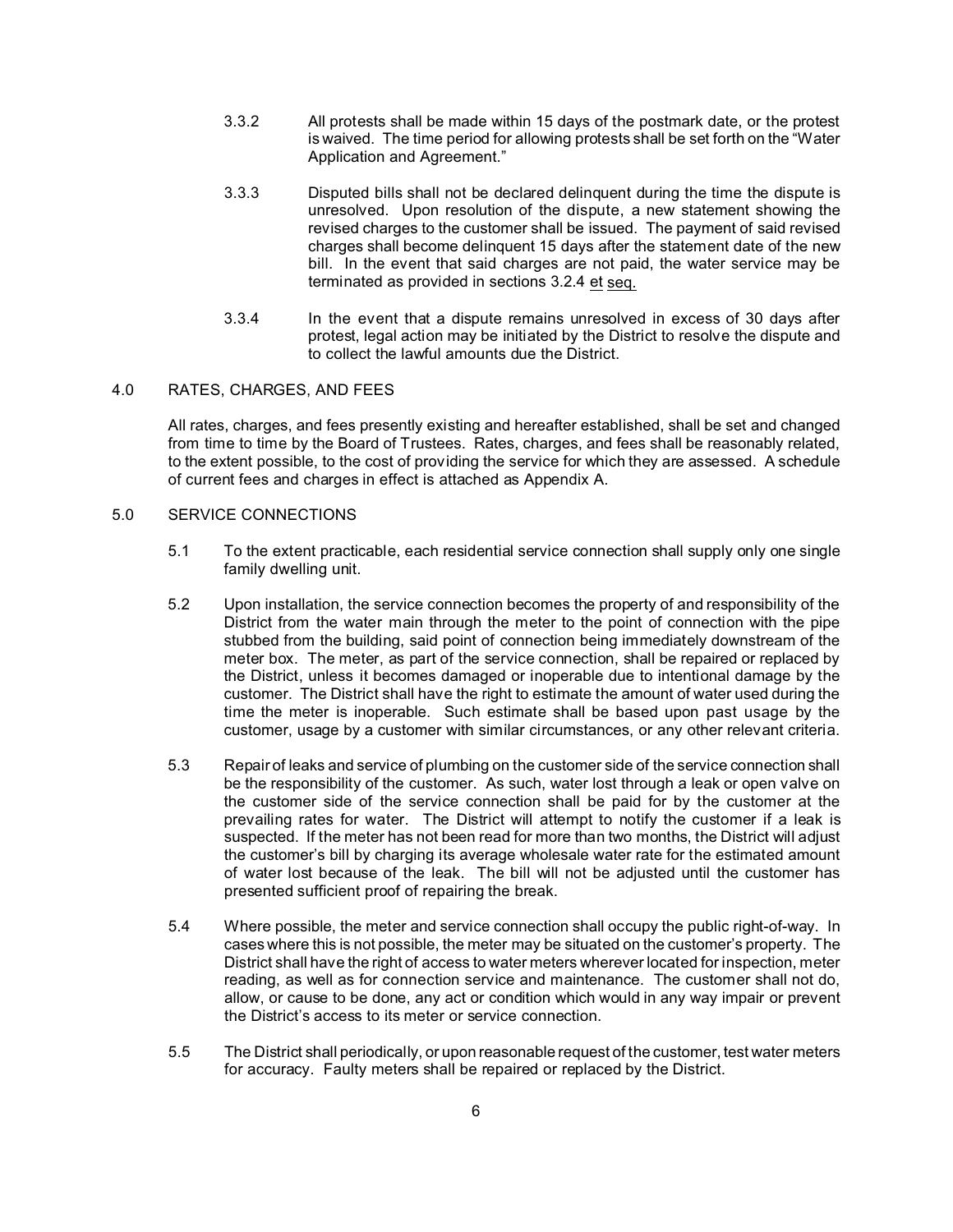- 5.6 Any customer who tampers with, damages, or destroys a meter in any manner, shall be liable to the District for all costs associated with returning the meter to its normal operation.
- 5.7 The District retains the right to inspect a customer's plumbing and water lines for possible cross-connections or other conditions that may present a hazard to the integrity of the District's system or the water conveyed by the District. If a cross-connection or other condition is discovered that presents a hazard, water service shall be discontinued by the District after due process with written notification of the hazard and an appropriate time lapse for the customer's response. Service will not be resumed until the hazard is removed or corrected.
- 5.8 Whenever the District, acting through its inspectors, determines that a water service connection is a hazard to the water supply, a backflow prevention device, accepted by the Utah Department of Environmental Quality, Division of Drinking Water, shall be installed by the customer on the service line of the customer's water system, at or near the property line, or immediately inside the building being served; but in all cases, before the first branch line leading off the service line.

Thereafter, the customer shall obtain a certified inspection and operational testing of the backflow prevention device at least once per year and furnish the results to the District. In instances where the District deems the hazard to be great, the District may require certified inspections at more frequent intervals. The inspections and tests shall comply with standards established by the Utah Department of Environmental Quality, Division of Drinking Water.

## 6.0 MULTIPLE UNITS

- 6.1 The owner of the property shall be liable for payment of all water delivered to the various units. Rates for multiple unit buildings are given in Appendix A.
- 6.2 If two or more buildings are connected to the same meter, and if their ownership should become severed, the original owner shall remain liable for payment of all water usage until separate meters can be placed in service for each building. The new owner shall be liable for all costs associated with the new service connection.

#### 7.0 FIRE HYDRANTS AND FIRE LINES

- 7.1 The cost of installation and materials for fire hydrants, fire lines, and Detector Check Systems shall be borne by those benefitting from the location of the facilities, as determined by the District. Upon installation, the hydrants, fire lines, and Detector Check Systems shall become the property of the District.
- 7.2 Existing hydrants will be inspected, maintained, and replaced as determined by the District.
- 7.3 Use of fire hydrants without permission of the District, except by the Fire Department, is prohibited.
- 7.4 The District shall have the right to approve the type of fire hydrant together with the design, specifications, and installation of all fire lines and Detector Check Systems. A Detector Check System is required when installing a fire line.
- 7.5 Each month the Detector Check Systems shall be inspected to insure the valves are turned on and to check for water use. Any unauthorized use shall be billed to the customer.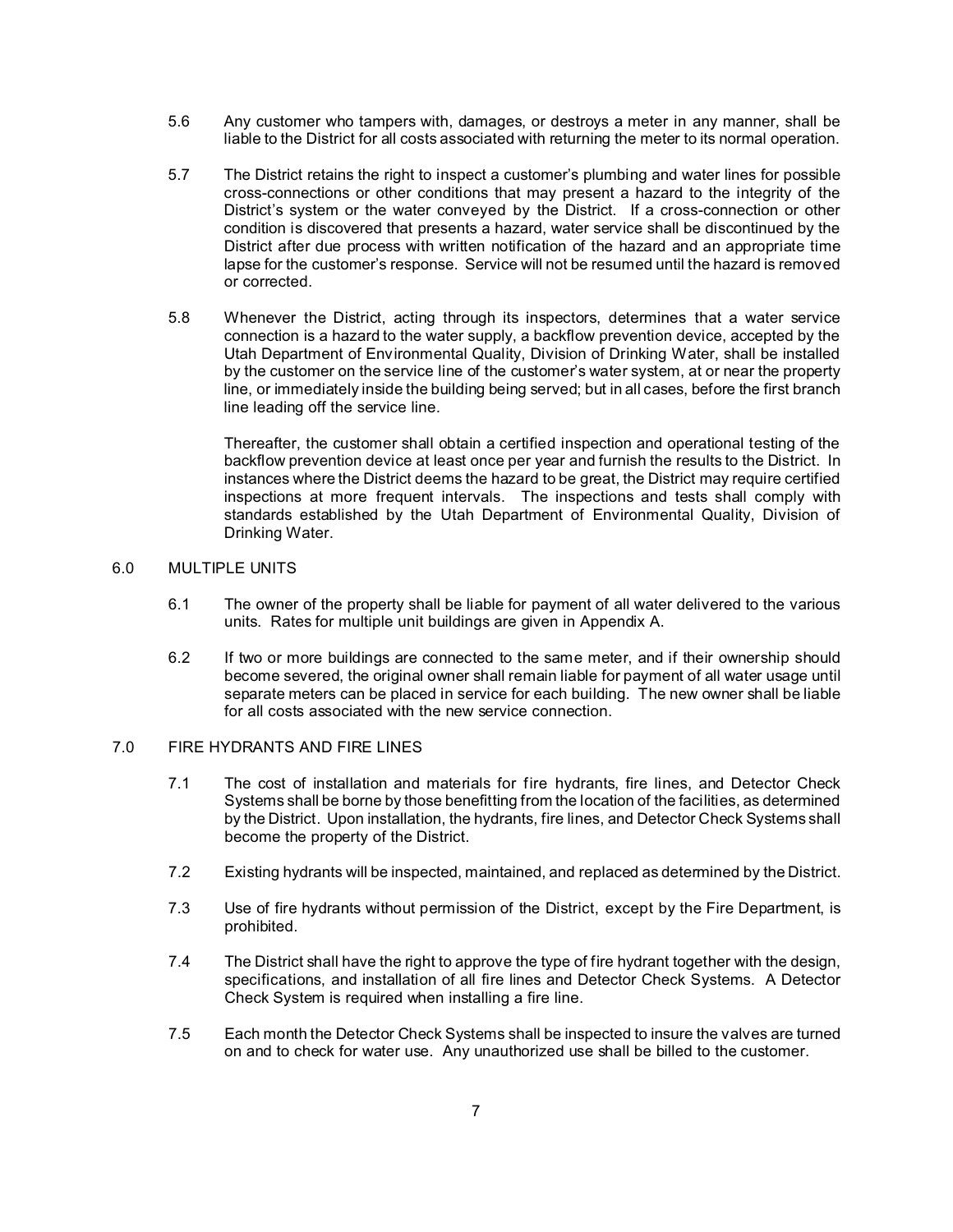7.6 The cost of inspecting and maintaining fire lines and Detector Check Systems shall be billed to the customer according to an approved fee schedule.

#### 8.0 WATER MAIN EXTENSIONS

- 8.1 Any residential or commercial developer must request retail water service by signing an Extension Agreement with the District before installation of water mains, fire hydrants, or other waterworks required by the District.
- 8.2 To the extent practicable, the cost of installing water line extensions shall be borne by those benefitting from the extensions, as determined by the District.
	- 8.2.1 If, in the discretion of the District, projected future water needs require a water main of greater size than that needed for the development alone, the District may require that a larger water main be installed.
- 8.3 Existing water mains shall be maintained and replaced by the District.
- 8.4 All water main extensions shall become the property of the District, subject to the terms of the Extension Agreement.

#### 9.0 UPGRADING SIZE OF CONNECTIONS

9.1 Customers desiring a larger service connection than is presently in place shall be charged the actual cost of up-sizing the connection less the fair market value of any salvaged materials from the old connection.

#### 10.0 ALL OTHER SERVICES

10.1 All other services to be rendered by the District shall be negotiated between the customer and District, and shall be approved by the Board of Trustees. Every effort shall be made to ensure that fees charged for services rendered reasonably correspond with costs incurred by the District for such services.

#### 11.0 GENERAL PROVISIONS AND OBLIGATIONS

- 11.1 Limitation of Liability. The District shall not be responsible for disruptions, irregularities or failure of service caused by broken water mains, power outages, equipment failure, or other circumstances beyond its reasonable control, and in no event shall the District be liable for any damage of any kind resulting therefrom.
- 11.2 In the case of an emergency such as a natural disaster, the District solicits the cooperation of all customers. During such emergencies, the District will make every effort to keep its customers informed of the status and adequacy of its water supply.
- 11.3 The District reserves the right at any time, without notice, to shut off or curtail water deliveries through its mains for the purpose of making repairs or extensions or for other purposes, and no claim shall be made against the District, by reason of any breakage whatsoever, or for any damage that may result from shutting off the water for repairing, laying, or relaying mains, hydrants, or other connections, or for any other reason whatsoever, including natural causes. The District will attempt to provide notice to customers affected by a shut-off when adequate time exists to give such notice.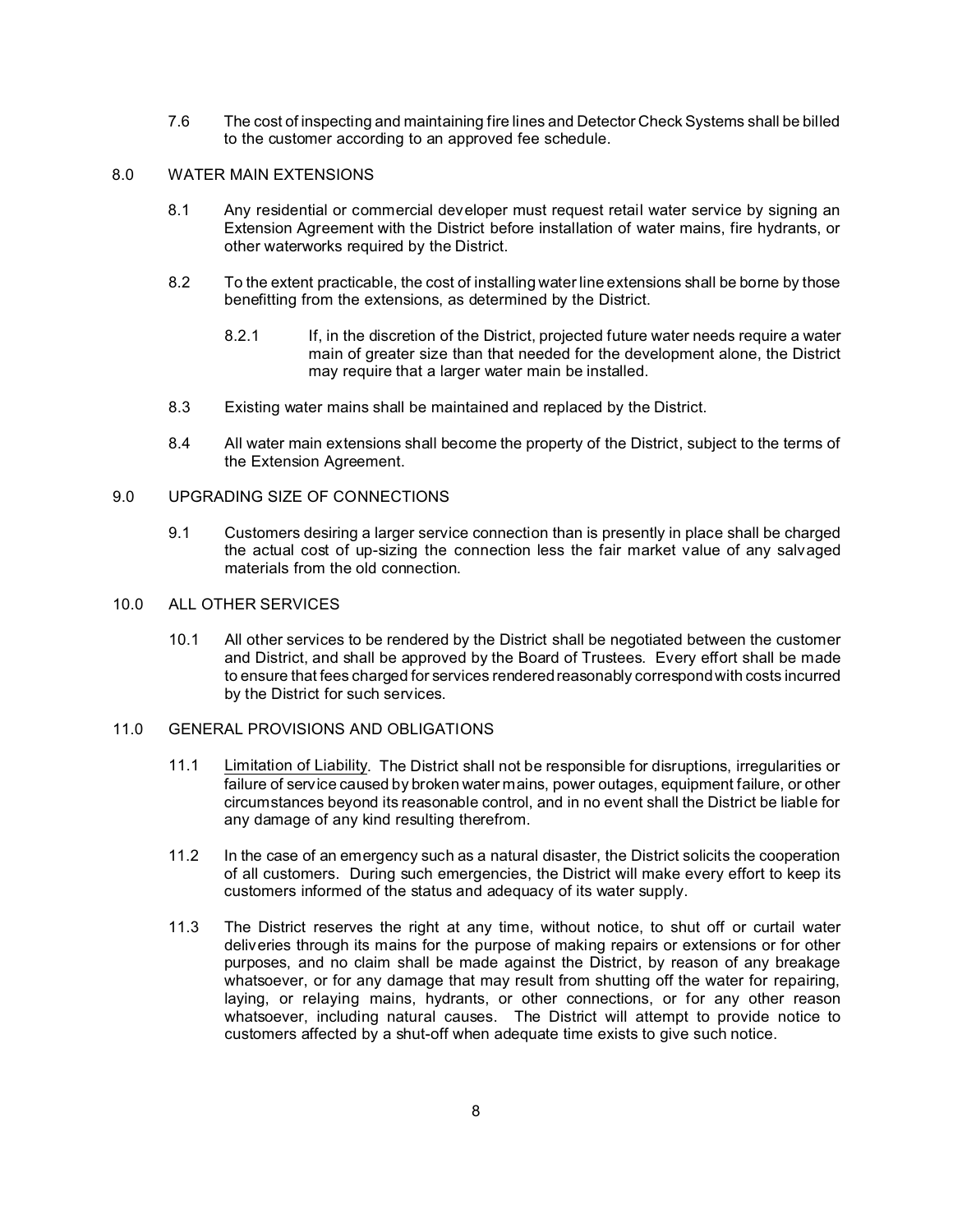- 11.4 In the event of scarcity of water, the Board may, by proclamation, limit the use of water for any purpose to the extent as in its judgment is required for the public good. In the event of such scarcity, and in the event that a meeting of the Board cannot be convened before preventative action is required, the District's General Manager may issue a proclamation limiting the use of water. Said proclamation shall have full force and effect until such time as the Board shall be able to meet.
- 11.5 The provisions of these rules and regulations shall be severable. If any provisions hereof, or the application of such provision under any circumstances is held invalid, it shall not affect any other provision of these rules and regulations, or its application in a different circumstance.
- 11.6 No customer shall create or allow to exist any condition or activity which causes a District employee reasonable fear and/or apprehension for the safety of the employee's person and/or personal property in the possession or custody of the employee.
- 11.7 Any District employee who reasonably fears for his personal safety or for the safety of personal property in the possession or custody of the employee, may take all reasonable acts, or refrain from acting, as the employee deems necessary to provide appropriate protection.
- 11.8 An individual who tampers with District facilities for the purpose of stealing water will be subject to fines and charged for water and services used.
- 11.9 In the event a customer violates any of the District's policies, rules and/or regulations, the District may take such remedial action as it deems appropriate, including but not limited to the termination of water service to the customer.

#### 12.0 POLICY GOVERNING RETAIL WATER SERVICE AND MUNICIPAL ANNEXATIONS

The District was organized as a regional water supply agency to develop a water supply for the rapidly growing areas outside the Salt Lake City service area. The District is primarily a wholesaler of water to municipalities, improvement districts or other public retail water entities. The District also provides retail water service to parts of unincorporated Salt Lake County.

The District has an expanding retail service area in Salt Lake County. Municipalities have annexed, or may in the future annex properties into their boundaries which are currently in the District's retail service area. This retail service policy is intended to provide for the orderly establishment of service area boundary lines and to set forth the guidelines under which the District may consider the transfer of retail service areas to municipalities. This policy applies to all District retail areas.

The District does not desire to compete with municipalities for retail water service areas, but rather will try to accommodate requests for water service in the most efficient way possible. Towards that goal, the District will discourage the long term. establishment of irregular and/or isolated "islands" of District retail service area within a municipality. However, the District will consider providing retail service to unincorporated lands which annex to the District, following bonafide requests for service. The District will also consider providing retail service to incorporated lands if requested to do so by a municipality.

In the District's retail service area, in order to accommodate a request for new water service, the District must commit in the form of a "letter of water availability" that it has, or will have, facilities in place to provide water service to the new development. In order to recover the appropriate portion of the capital costs related to that commitment, the District will collect all of the connection fees from developments if a letter of water availability has been issued.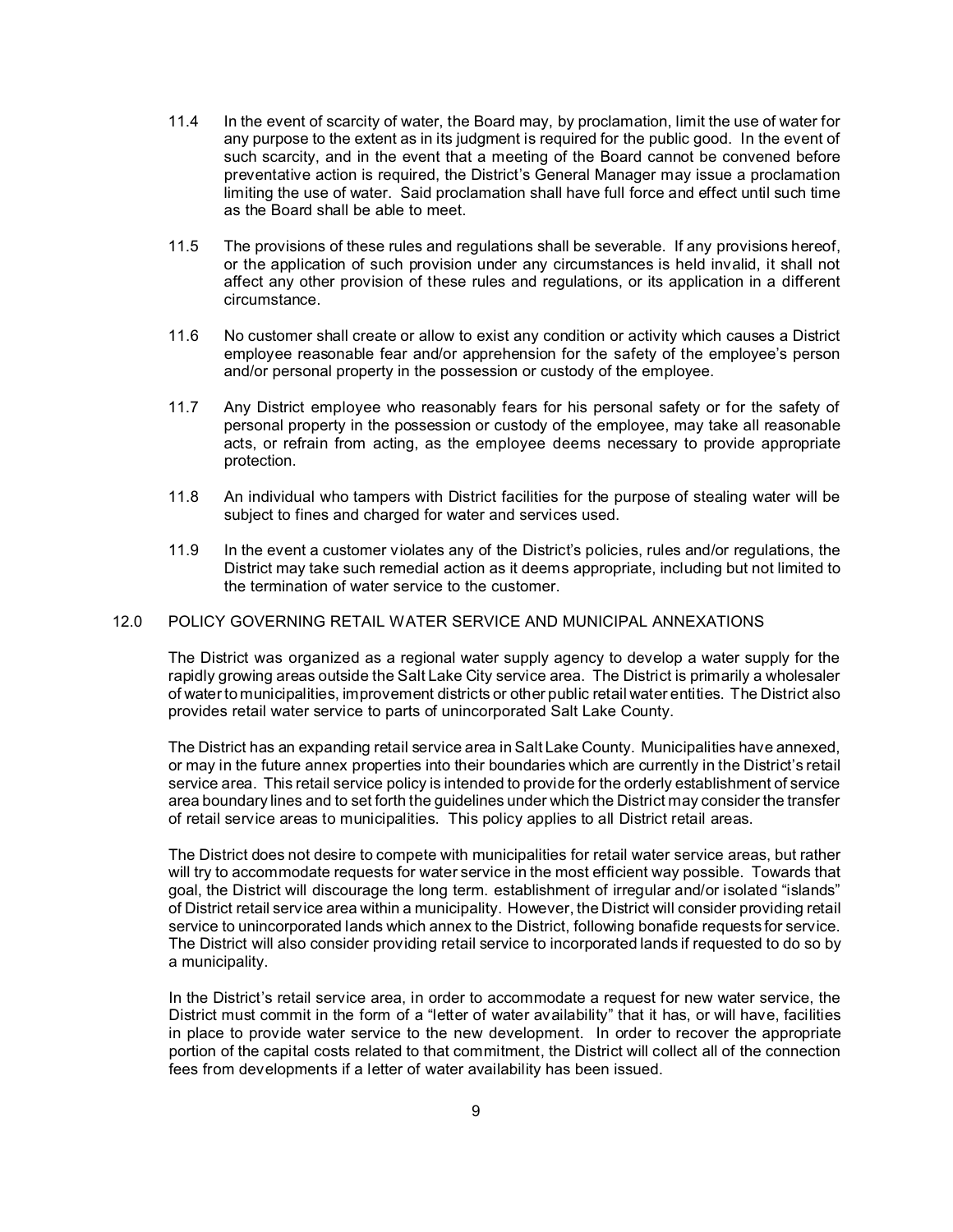In a similar manner, if a municipality issues a letter of water availability to a property owner within the municipality's boundaries, the municipality will collect the connection fees for that development. Certain locations in a municipality may rely entirely on the District's water system facilities in order to provide water service. In those situations, involving District retail service areas recently annexed by a municipality, the municipality should consult with the District prior to issuing a letter of water availability.

If a land development which is in the District's retail service area is later annexed into a municipality, the District may transfer ownership and the associate operation and maintenance obligations of the development's distribution system to the municipality after considering the following criteria:

- The District has collected all connection fees for the subject development.
- The municipality has appropriately adjusted its wholesale contract with the District to provide for additional delivery of water by the District to that development.
- The municipality demonstrates the ability to provide an acceptable level of customer service to its retail customers.
- The municipality demonstrates that it has the technical, financial and managerial capacity to operate a public water system as require by Utah law and regulatory agencies.
- The municipality demonstrates that its public water system complies with all other applicable drinking water rules and regulations.
- The development's distribution system can be separated from the District's wholesale transmission system; wholesale metering is provided by the municipality; and critical wholesale transmission system components are retained by the District.
- Outstanding bond repayment obligations, where applicable, are paid by the municipality; or an arrangement for continued payment of those obligations is reached.
- Compensation for the value of distribution pipelines and other water distribution facilities is made, based upon fair market value, revenue differential caused by conversion from retail service to a wholesale water service contract, and other pertinent factors.
- The District's Board of Trustees finds that it is in the best interest of the District.
- The transfer will not violate any applicable law, regulation or District policy and will not result in a breach by the District of any contractual commitment.

The District will coordinate, where practical, the design and construction of water system facilities with municipalities to avoid unnecessary duplication of facilities.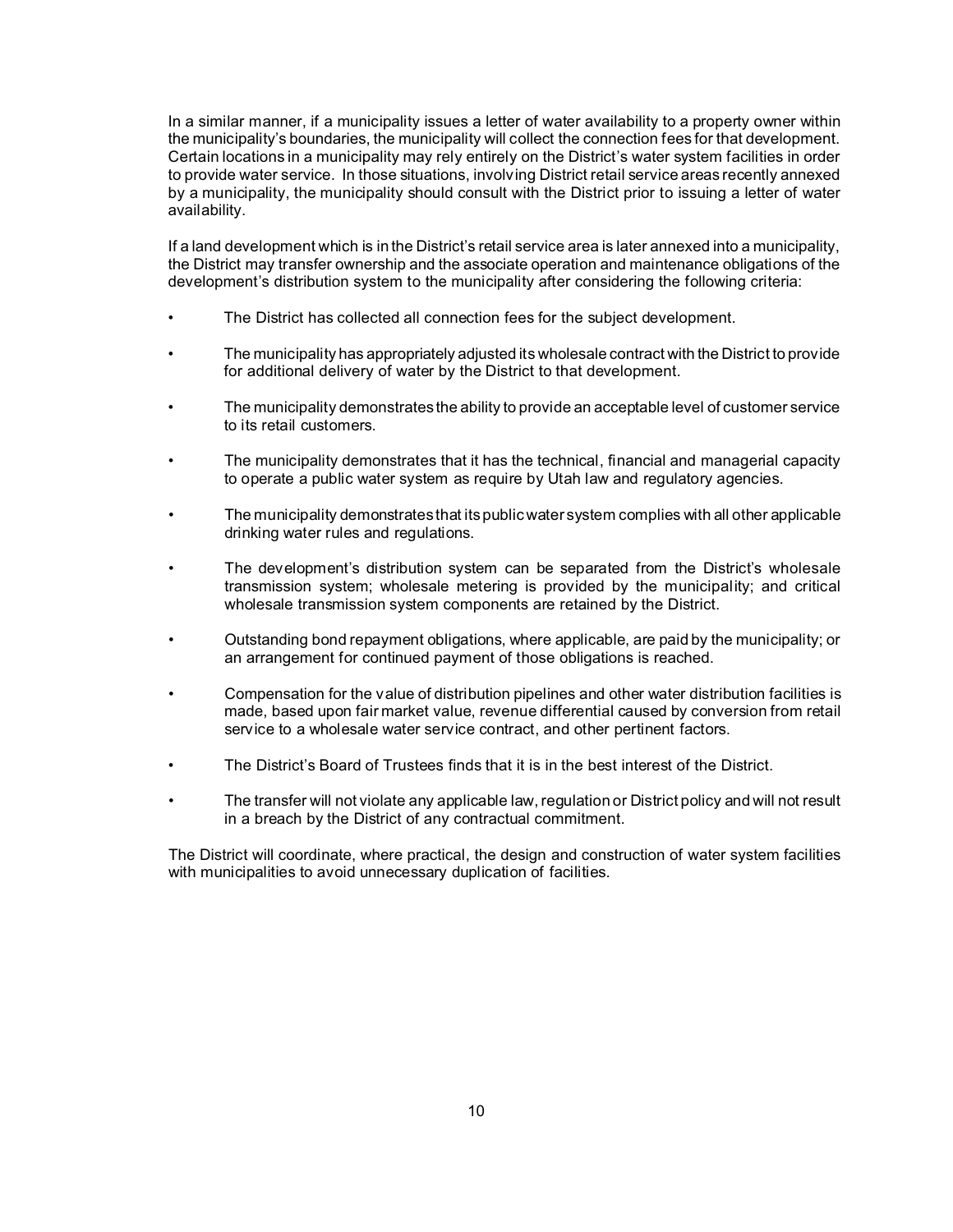## APPENDIX A1

SCHEDULE OF WATER RATES, FEES, AND CHARGES FOR NON-PUMPED ZONE A

- 1. Applicable Areas: Retail distribution system areas of the Jordan Valley Water Conservancy District served by non-pumped water.
- 2. Retail Rates:

| One to Three Units | \$8.40: Minimum bill for use up to<br>8,000 gallons in a one-month period.<br>\$1.05 per 1,000 gallons for all use over<br>8,000 gallons.                           |
|--------------------|---------------------------------------------------------------------------------------------------------------------------------------------------------------------|
| Four or More Units | \$3.15 per unit minimum bill for use up to<br>3,000 gallons per unit in a one-month period.<br>\$1.05 per 1,000 gallons for all use over<br>3,000 gallons per unit. |

- 3. Late Notice Fee: \$5.00.
- 4. Service Restoration Charge for Restoring Service After a Meter has been Turned Off: \$10.00.
- 5. Renter Security Deposit:

| Residential | \$30.00  |  |
|-------------|----------|--|
| Commercial  | \$100.00 |  |

- 6. Legal Expenses: Customer shall reimburse the District for all expenses, court costs and attorneys' fees incurred by the District in collecting that customer's unpaid balance(s).
- 7. Interest Rate for Unpaid Services and Charges: 1-1/2% per month (18% a.p.r.).
- 8. Bad Check Service Charge: Customer shall pay such maximum amounts as may be authorized or allowed by law.
- 9. Fireline Charges (Annual Charge):

| Four-Inch (4")  | \$80.00  |  |
|-----------------|----------|--|
| $Six-Inch (6")$ | \$120.00 |  |
| Eight-Inch (8") | \$160.00 |  |
| Ten-Inch (10")  | \$200.00 |  |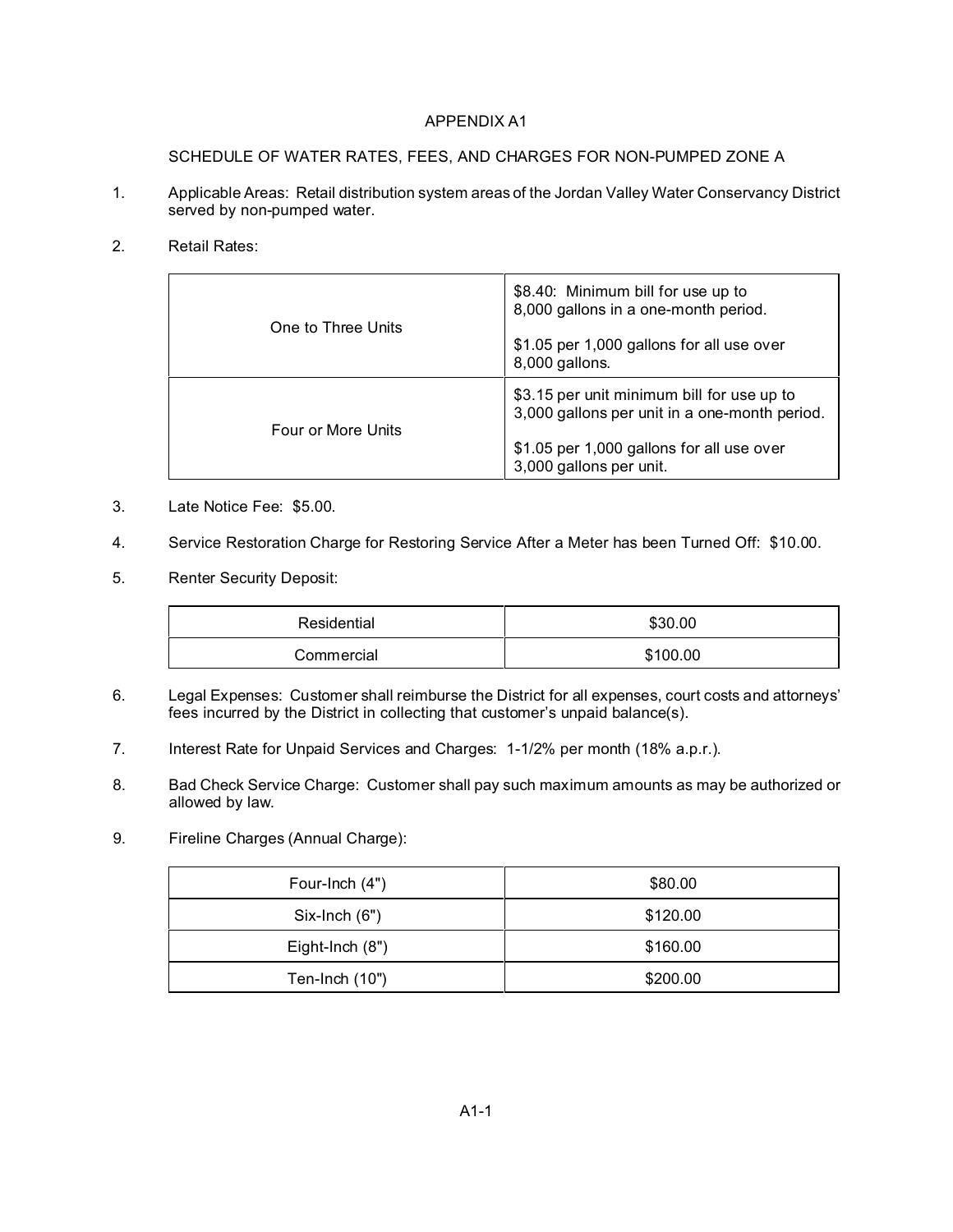# 10. Theft of Services:

| Connecting to a Fire Hydrant        | \$100.00, Plus Usage |  |
|-------------------------------------|----------------------|--|
| <b>Connecting to Retail Service</b> | \$100.00, Plus Usage |  |

11. Damage to Existing Connections: Customer shall pay \$50.00, plus cost of labor and materials to replace.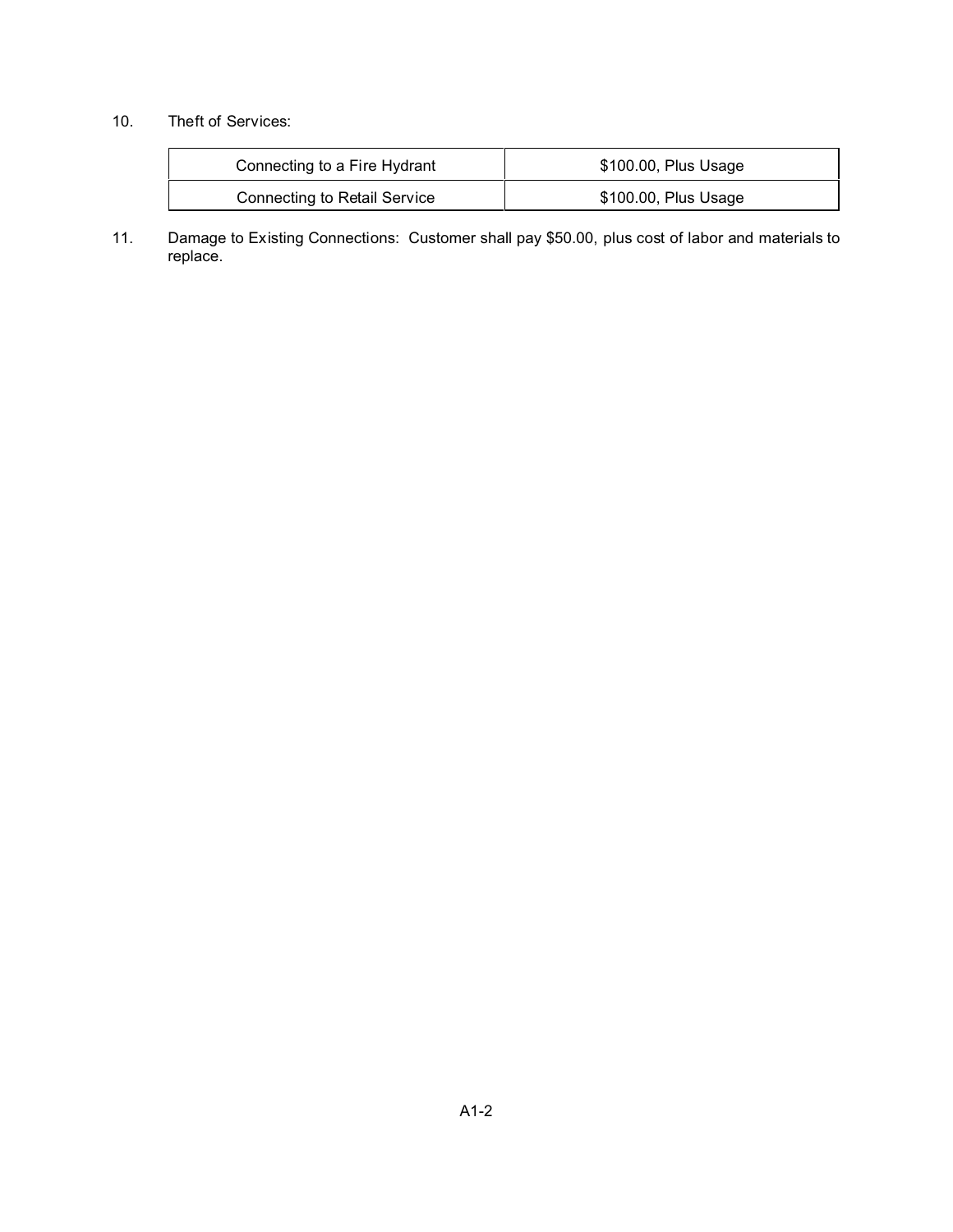# RETAIL CONNECTION FEES

| JORDAN VALLEY WATER CONSERVANCY DISTRICT<br><b>WATER IMPACT FEE ANALYSIS</b><br><b>IMPACT FEE BY METER SIZE</b> |                   |                                                 |                                       |  |
|-----------------------------------------------------------------------------------------------------------------|-------------------|-------------------------------------------------|---------------------------------------|--|
| <b>METER SIZE</b>                                                                                               | <b>IMPACT FEE</b> | <b>INSTALLATION</b><br>COST                     | <b>TOTAL CONNECTION</b><br><b>FEE</b> |  |
| $3/4$ Inch                                                                                                      | \$1,649           | \$475                                           | \$2,124                               |  |
| 1 Inch                                                                                                          | \$3,298           | \$525                                           | \$3,823                               |  |
| $1-1/2$ Inch                                                                                                    | \$6,596           | \$900                                           | \$7,496                               |  |
| 2 Inch                                                                                                          | \$10,554          | \$1,100                                         | \$11,654                              |  |
| 3 Inch and Larger                                                                                               | *                 | N/A (Owner Furnishes<br>Materials and Installs) | $\star$                               |  |

\*To be calculated by the District, based on meter capacity (\$1,649 per 25 gpm).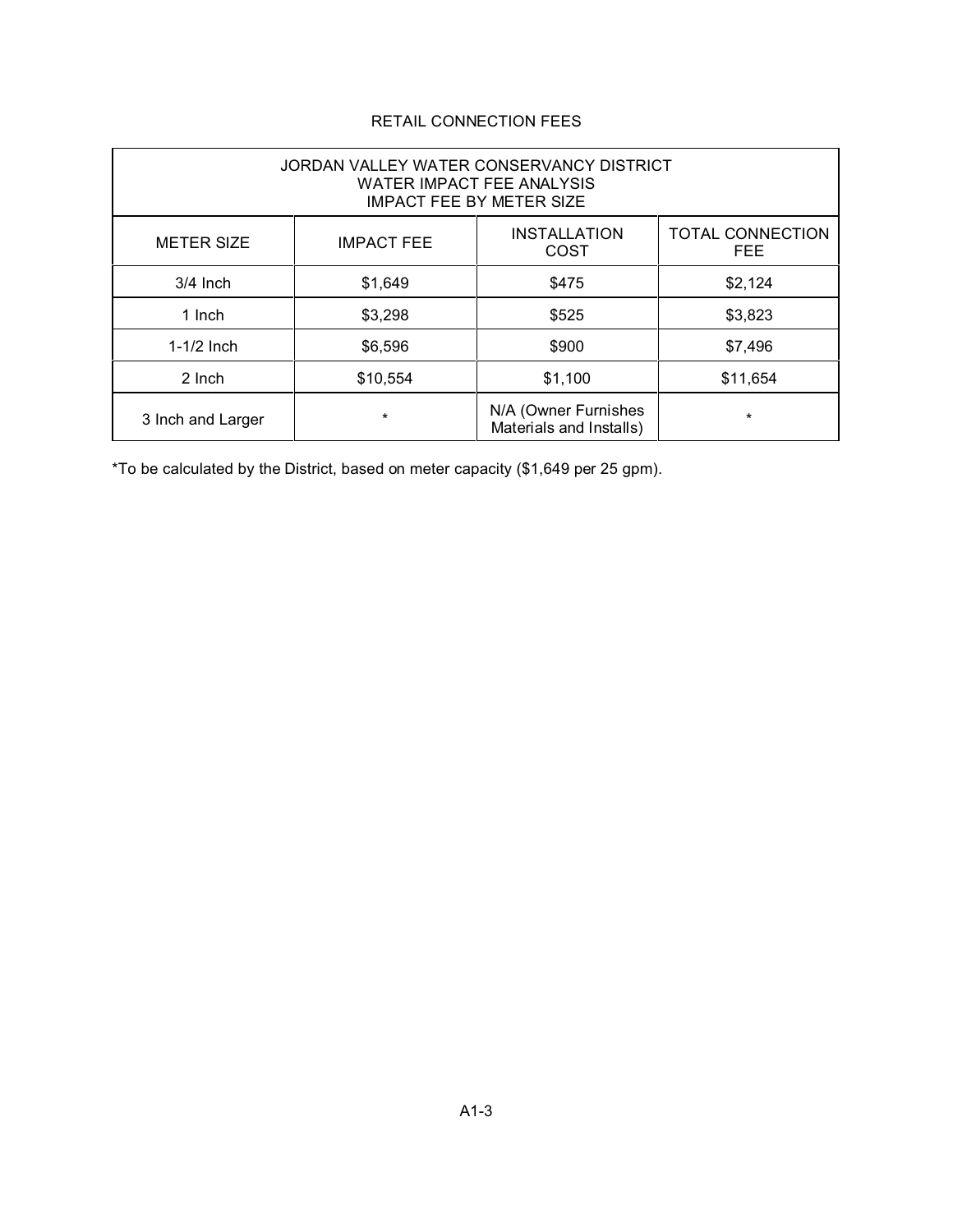| <b>METER</b><br><b>SIZE</b> | <b>RATED CAPACITY</b><br>(GPM) | <b>ESTIMATED CAPACITY</b><br><b>REQUIREMENT (GPD)</b> |  |
|-----------------------------|--------------------------------|-------------------------------------------------------|--|
| 3/4-Inch Disc               | 25                             | 1,775                                                 |  |
| 1-Inch Disc                 | 50                             | 3,551                                                 |  |
| 1-1/2-Inch Disc             | 100                            | 7,102                                                 |  |
| 2-Inch Disc                 | 160                            | 11,362                                                |  |
| 2-Inch Turbo                | 160                            | 11,362                                                |  |
| 2-Inch Compound             | 160                            | 11,362                                                |  |
| 2-Inch Turbine              | 160                            | 11,362                                                |  |
| 3-Inch Turbo                | 350                            | 24,855                                                |  |
| 3-Inch Compound             | 320                            | 22,725                                                |  |
| 3-Inch Turbine              | 350                            | 24,885                                                |  |
| 4-Inch Turbo                | 1,000                          | 71,015                                                |  |
| 4-Inch Compound             | 500                            | 35,508                                                |  |
| 4-Inch Turbine              | 700                            | 49,711                                                |  |
| 6-Inch Turbo                | 1,400                          | 99,422                                                |  |
| 6-Inch Compound             | 1,000                          | 71,015                                                |  |
| 6-Inch Turbine              | 1,400                          | 99,422                                                |  |

# RETAIL DEMANDS BY METER SIZE AS BASIS FOR CONNECTION FEES

NOTE: ASSUMES ALL METERS USE THEIR CAPACITIES IN THE SAME PROPORTIONS.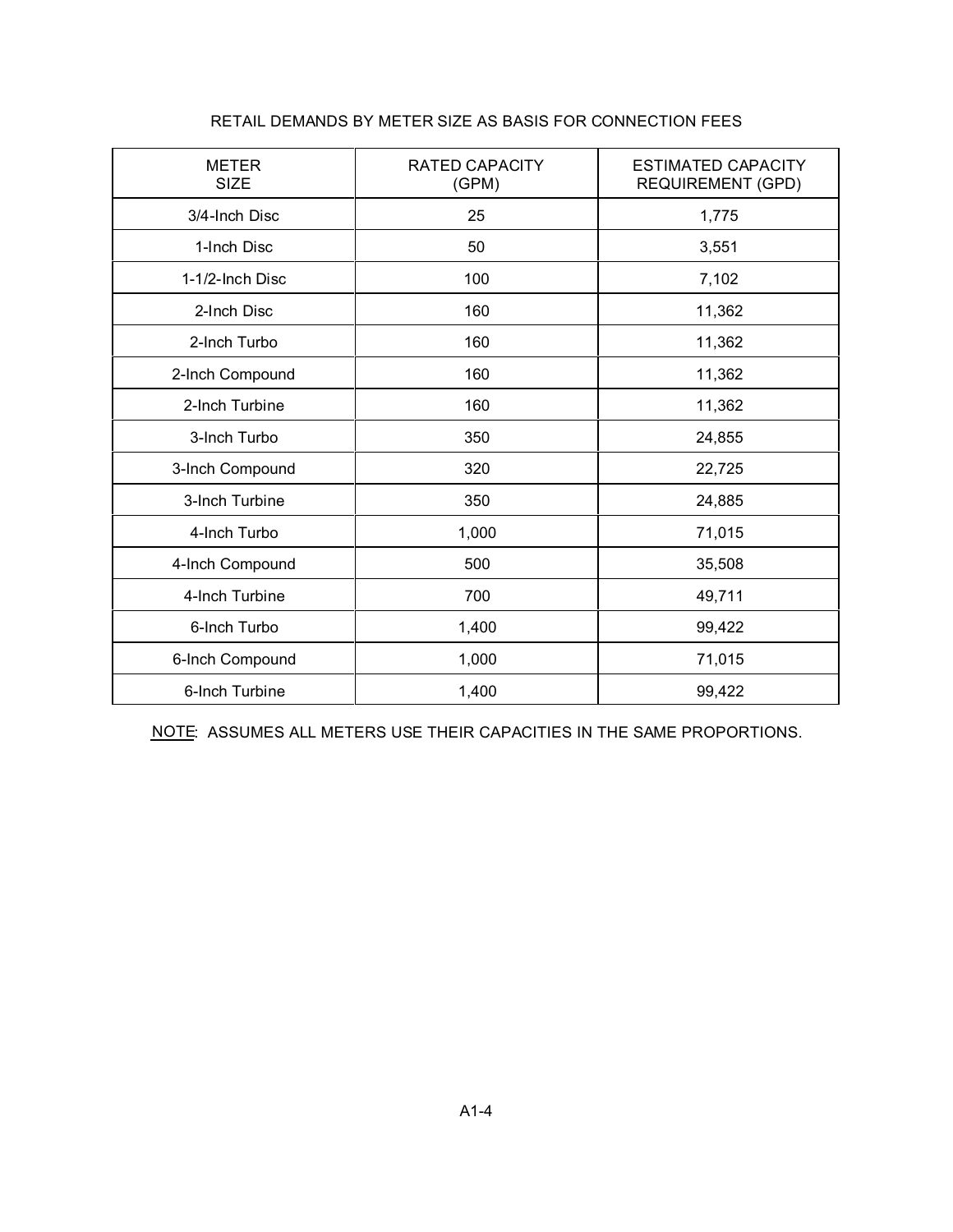## APPENDIX A2

## SCHEDULE OF WATER RATES, FEES, AND CHARGES FOR PUMPED ZONE C

- 1. Applicable Areas: Retail distribution system areas of the District served by pumped water, including those lands bounded by 11800 South on the north, 4000 West on the east, and the elevation contour for 5,000 feet above mean sea level on the south and west. Lands currently served by Herriman Pipeline Company, Bluffdale City, and Riverton City (except the Foothills Development, which is included) are excluded from this service area.
- 2. Retail Rates:

| One to Three Units | \$10.08: Minimum bill for use up to<br>8,000 gallons in a one-month period.                 |  |
|--------------------|---------------------------------------------------------------------------------------------|--|
|                    | \$1.26 per 1,000 gallons for all use over<br>8,000 gallons.                                 |  |
| Four or More Units | \$3.78 per unit minimum bill for use up to<br>3,000 gallons per unit in a one-month period. |  |
|                    | \$1.26 per 1,000 gallons for all use over<br>3,000 gallons per unit.                        |  |

- 3. Late Notice Fee: \$5.00.
- 4. Service Restoration Charge for Restoring Service After a Meter has been Turned Off: \$10.00.
- 5. Renter Security Deposit:

| Residential | \$30.00  |  |
|-------------|----------|--|
| Commercial  | \$100.00 |  |

- 6. Legal Expenses: Customer shall reimburse the District for all expenses, court costs and attorneys' fees incurred by the District in collecting that customer's unpaid balance(s).
- 7. Interest Rate for Unpaid Services and Charges: 1-1/2% per month (18% a.p.r.).
- 8. Bad Check Service Charge: Customer shall pay such maximum amounts as may be authorized or allowed by law.
- 9. Fireline Charges (Annual Charge):

| Four-Inch (4")  | \$80.00  |  |
|-----------------|----------|--|
| $Six-Inch (6")$ | \$120.00 |  |
| Eight-Inch (8") | \$160.00 |  |
| Ten-Inch (10")  | \$200.00 |  |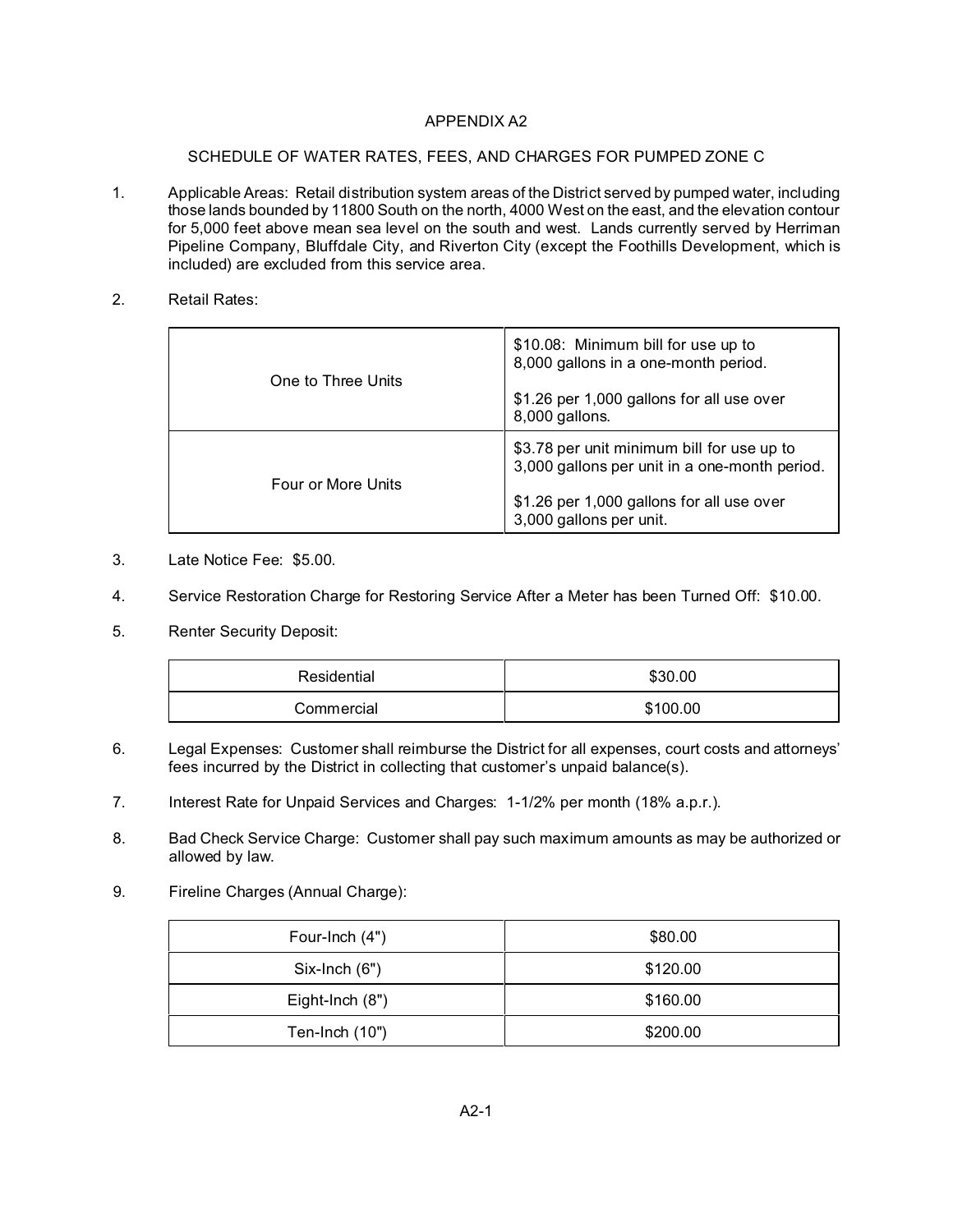# 10. Theft of Services:

| Connecting to a Fire Hydrant        | \$100.00, Plus Usage |  |
|-------------------------------------|----------------------|--|
| <b>Connecting to Retail Service</b> | \$100.00, Plus Usage |  |

11. Damage to Existing Connections: Customer shall pay \$50.00, plus cost of labor and materials to replace.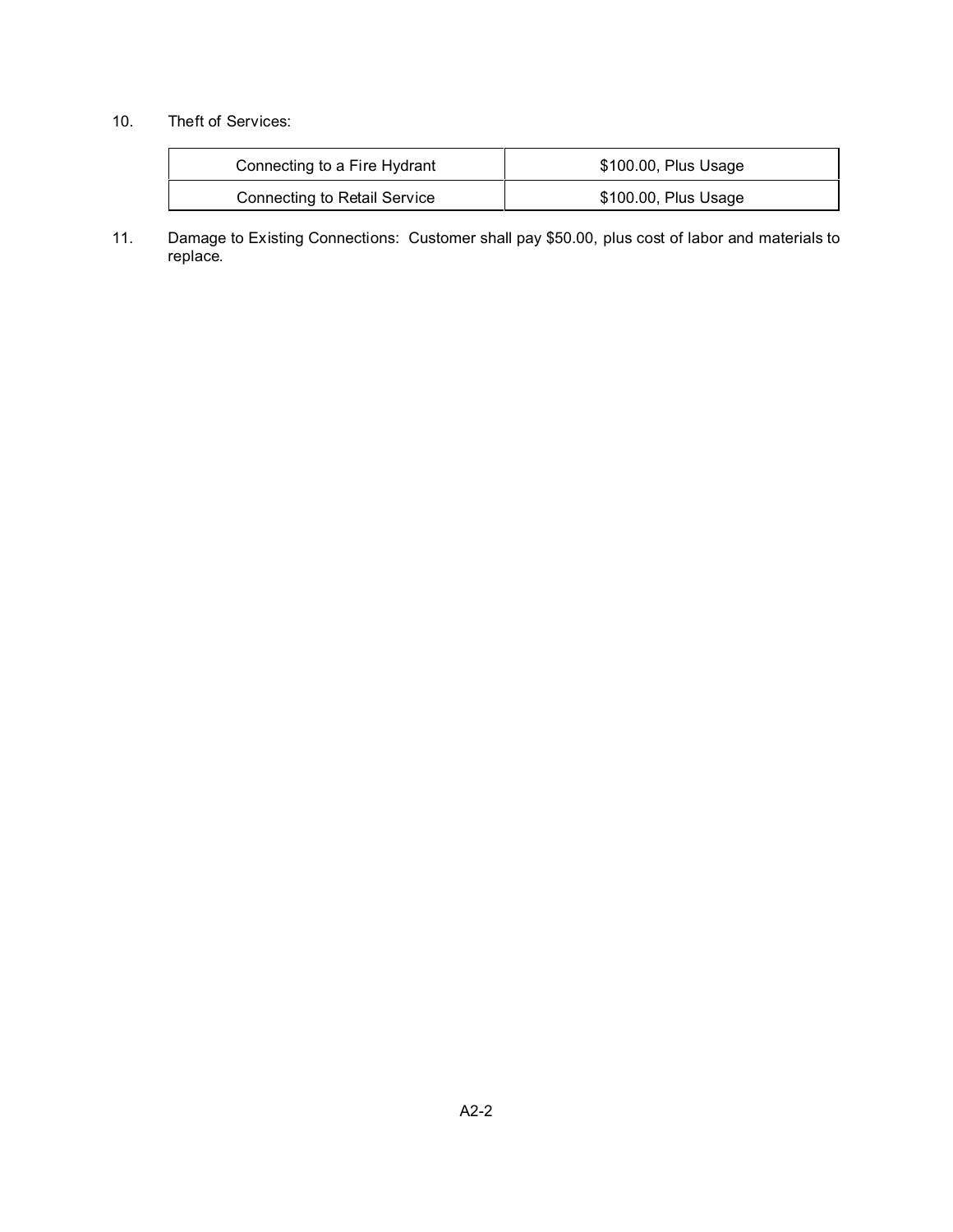# RETAIL CONNECTION FEES

| JORDAN VALLEY WATER CONSERVANCY DISTRICT<br><b>WATER IMPACT FEE ANALYSIS</b><br><b>IMPACT FEE BY METER SIZE</b> |                   |                                                 |                                       |  |
|-----------------------------------------------------------------------------------------------------------------|-------------------|-------------------------------------------------|---------------------------------------|--|
| <b>METER SIZE</b>                                                                                               | <b>IMPACT FEE</b> | <b>INSTALLATION COST</b>                        | <b>TOTAL CONNECTION</b><br><b>FEE</b> |  |
| $3/4$ -Inch                                                                                                     | \$1,649           | \$475                                           | \$2,124                               |  |
| $1$ -Inch                                                                                                       | \$3,298           | \$525                                           | \$3,823                               |  |
| $1-1/2$ Inch                                                                                                    | \$6,596           | \$900                                           | \$7,496                               |  |
| $2$ -Inch                                                                                                       | \$10,554          | \$1,100                                         | \$11,654                              |  |
| 3-Inch and Larger                                                                                               | *                 | N/A (Owner Furnishes<br>Materials and Installs) | $\star$                               |  |

\*To be calculated by the District, based on meter capacity (\$1,649 per 25 gpm).